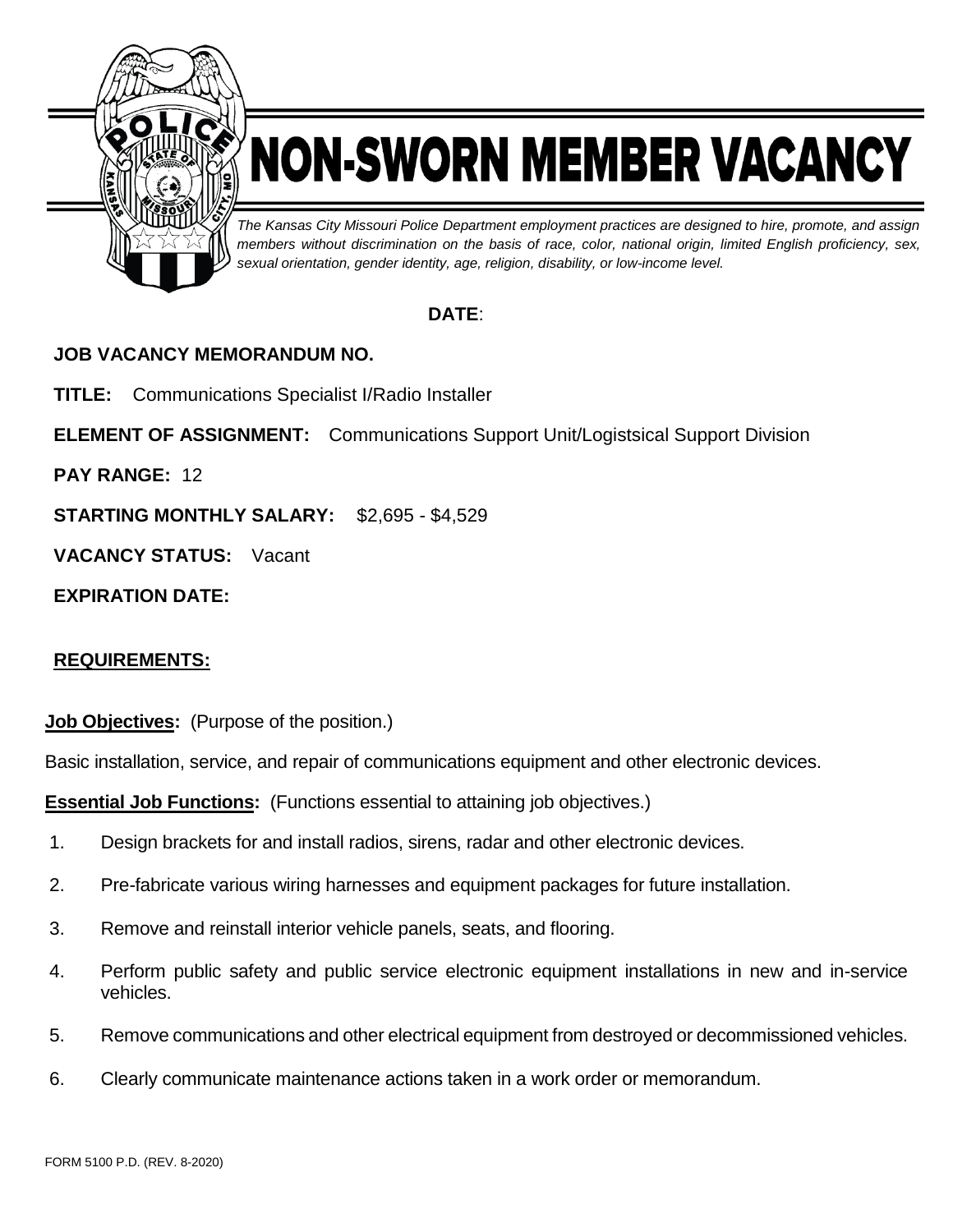- 7. Maintain reliable and predictable attendance. Must have the ability to respond to emergencies on a 24-hour basis, work overtime as needed, work weekends or holidays routinely and perform shift work.
- 8. Assist in various other projects and assignments as requested.
- 9. This class specification should not be interpreted as all inclusive. It is intended to identify the essential functions and requirements of this job. Incumbents may be requested to perform jobrelated responsibilities and tasks other than those stated in this specification. Any essential function or requirement of this class will be evaluated as necessary should an incumbent/applicant be unable to perform the function or requirement due to a disability as defined by the Americans with Disabilities Act (ADA) as amended by the Amendments Act of 2008 (ADAAA); and the Missouri Human Rights Act (MHRA).

### **Job Standards:** (Minimum qualifications needed to perform essential functions.)

To successfully perform the essential functions of this position, the incumbent must:

- possess a high school diploma or equivalent;
- possess knowledge of basic electronics and communication electronics is desirable;
- clearly express themselves in both written and oral formats; and
- must have a current valid driver's license.

Physical Requirements: Position requires very heavy lifting (over 50 pounds) occasionally, heavy lifting (20 to 50 pounds) and light lifting (5 to 20 pounds) frequently. Low levels of exposure to hazardous materials and working conditions exist. Most work is performed indoors with occasional jobs outdoors. Must have the ability to work indoors or outdoors in extreme temperature or weather conditions. Will work prolonged periods requiring standing, bending, reaching, kneeling, or lifting. Must have the dexterity to manipulate small parts in awkward positions such as under an automotive dashboard. Candidate must have the ability to distinguish color-coded electronic wiring for connectivity and have the ability to read the fine print on connections and terminals. Must have the ability to hear clearly enough to discern voice transmissions and distinguish signal quality of radio transmissions in a noisy environment.

### **Job Location:** (Place where work is performed.)

Location varies by assignment from shop/lab environment to field work.

**Equipment:** (Machines, devices, tools, etc., used in job performance.)

- Stationary shop machinery
- Various hand and power tools
- Basic Test Equipment
- Computer equipment